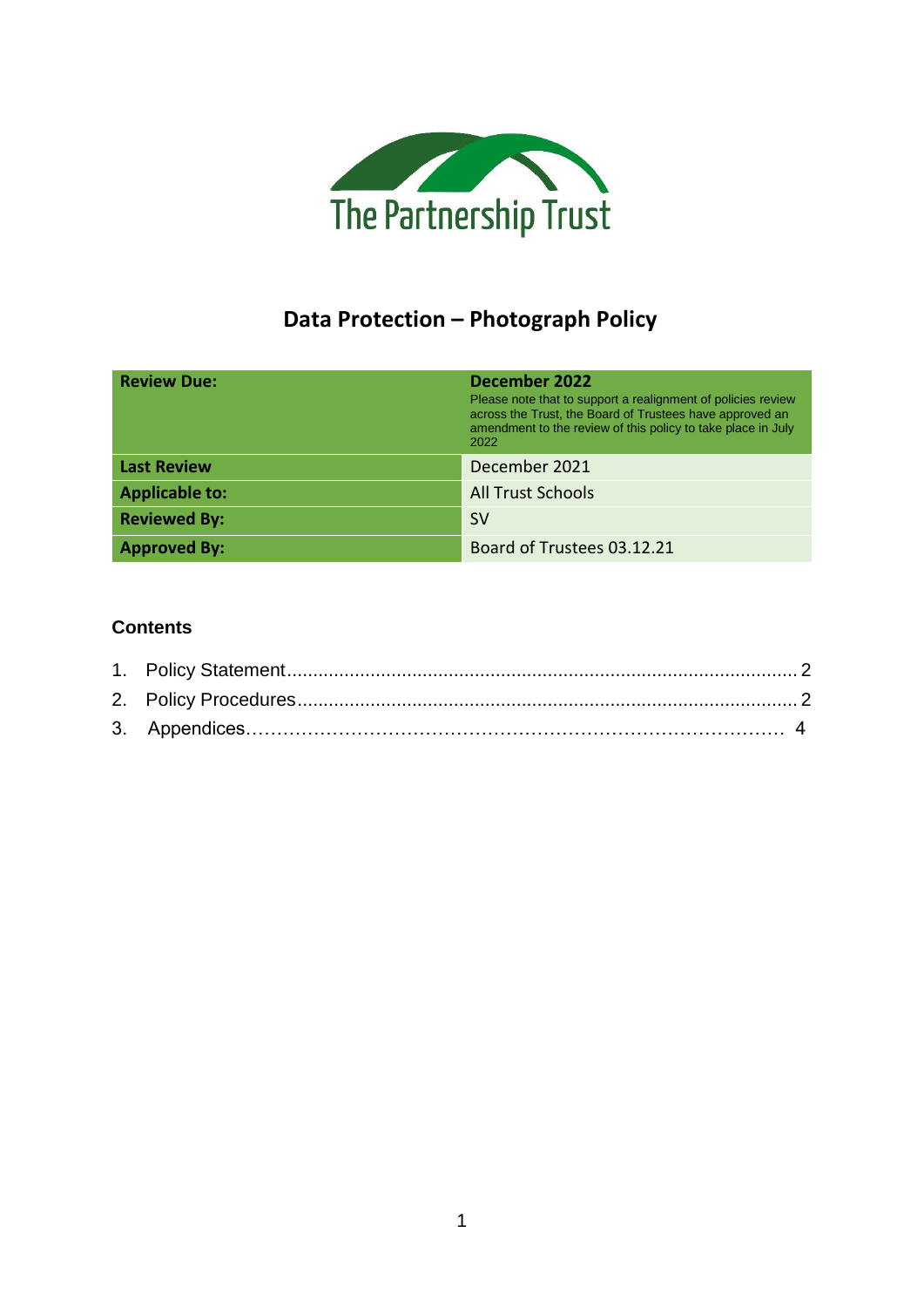### **1. Policy Statement**

The Trust and all schools within it are obliged to comply with the General Data Protection Regulation (GDPR) and the Data Protection Act 2018 when it takes or publishes photographs of its pupils. The Trust / school will always try to act in the best interest of the pupils and, as far as it legally can, it will take parental preferences into account.

The Data Protection Act gives children rights over their own data when they are considered to have adequate capacity to understand. Most children will reach this level of understanding at around age 12. For this reason, for most pupils in a secondary school, it will normally be up to the individual child to decide whether or not to be photographed. Where the school considers that the child does not have the capacity to make such a decision the school will act as it considers to be in the best interests of the child and in doing so will take account of any stated parental preference.

We will re-seek consent on an annual basis and hold photographs for no longer than 2 years after you have given consent. Unless you withdraw consent upon which your photographs will be removed immediately.

# <span id="page-1-0"></span>**2. Policy Procedures**

A parent can express a preference for the school to avoid taking or publishing photographs of their child in certain circumstances. If no preferences are expressed then the school will act in accordance with the principles expressed in this policy. Ordinarily the following rules will apply to photographs in school:

#### **Photographs for Internal Use**

- The school will take photographs for its own use. Usually these will be unnamed photographs and will generally be for internal school use but may also include photographs for publication, such as photos for the prospectus, or to show as slides at an event for parents. Unnamed photographs may also be used on display boards which can be seen by visitors to the school.
- When the photograph is taken, the pupils will be informed that a photograph is being taken and told what it is for so that they can object if they wish.
- If the school wants to use named photographs then it will obtain specific consent first. For most pupils this will be pupil consent as explained above but parental wishes will be taken into account.